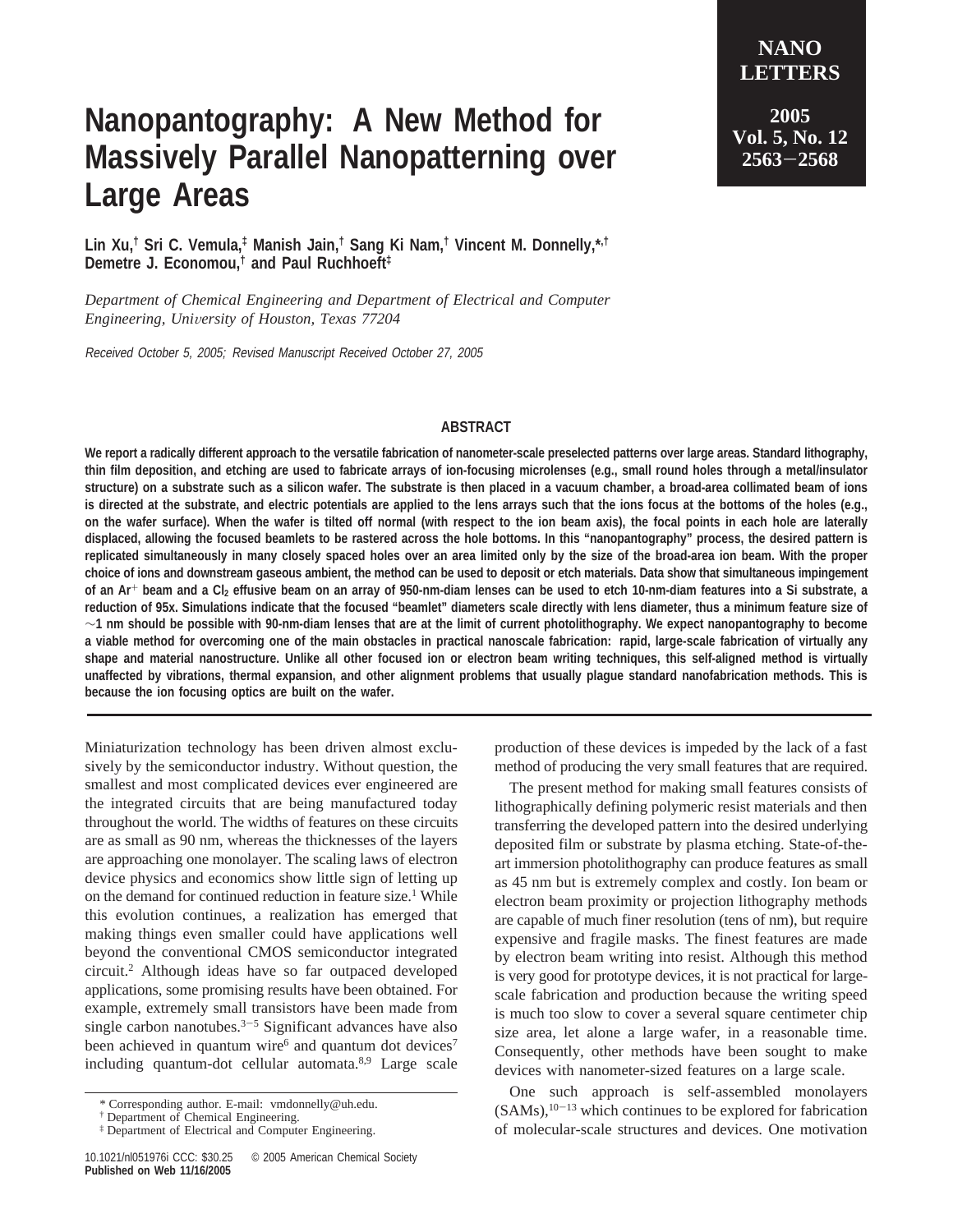

Figure 1. (a) Diagram depicting a collimated broad-area ion beam and substrate containing microlens arrays. The element at potential *V*<sup>m</sup> could be a single conducting plate or multiple plates at various potentials separated by insulators. (b) Plan view showing a small region of an array of lens holes with a small feature deposited or etched in the center of each hole.

is construction of single molecule transistors.<sup>2,14,15</sup> SAM films with larger dimensions (microns) are delineated by lithography or stamping.11 Self-assembled structures can also be fabricated with block copolymers.<sup>16,17</sup> This method can be used to make complex patterns with nanometer-sized features and varying length scales. A major breakthrough is needed, however, to make *any* desired pattern or three-dimensional shape in *any* desired material over a large area.

Here we report for the first time a new and radically different approach to nanometer-scale fabrication of preselected patterns over large areas. We use standard lithography, thin film deposition, and etching to fabricate an array of very small ion-focusing microlenses on a substrate (e.g., a silicon wafer). This array consists of small holes that can be arranged in any desired pattern. The substrate is then placed in a vacuum chamber and a positive voltage is applied to the top metal layer on the lens array. A broad-area collimated beam

of positive ions is extracted from a pulsed plasma and directed at the substrate, and the voltage on the microlenses is optimized by simulations and experiments such that the ions are focused at the bottoms of the holes (e.g., on the wafer surface), as depicted in Figure 1. At the focal points, inert ions such as  $Ar<sup>+</sup>$  can be made to cause rapid etching in the presence of reactive gases (e.g.,  $Cl_2$  for Si), while metal ions sputtered from a target electrode could be extracted and deposited at energies below the sputtering threshold.

As shown below, ions can be focused with 950-nm-diam lenses to a diameter of 10 nm, a size reduction of 95x. Because the electric fields within the lens scale with lens size (i.e., depth) and the transit time of ions traversing the field lines decreases as the lens size decreases, the problem is dimensionless if the lens aspect ratio and potentials are held constant. Consequently, it should be possible to produce a ∼1-nm-diam feature with 90-nm-diam lenses. Unlike all other focused ion or electron writing techniques, this method is virtually unaffected by vibrations, thermal expansion, and other alignment problems. This is because the ion focusing optics are mounted *on* the substrate.

Although etching or growing arrays of single, circular features in the centers of holes could have several applications (e.g., the nucleation of carbon nanotubes for fieldemission displays or transistors), to realize the full potential of this method, consider what happens when the ion beam axis is moved off normal with respect to the wafer by tilting the beam or the wafer. Instead of focusing at the center of the hole bottoms, the focal points are displaced. Imagine the line normal to the wafer surface intersecting an imaginary horizontal plane at a distance of, for example, 1 m from the wafer (Figure 2). Because the wafer in this case is tilted in two orthogonal directions, the normal traces a pattern on the imaginary plane. This pattern is replicated by the ions that focus at the bottom of the holes, with a reduction of about



Figure 2. The nanopantography method. As the wafer is tilted about two orthogonal axes, the intersection of the wafer normal with an imaginary plane at far field traces a pattern that is written simultaneously at the bottoms of a large number of holes. In the above example (a) three positions are indicated as the wafer is tilted in one direction and a line is written, as depicted in b.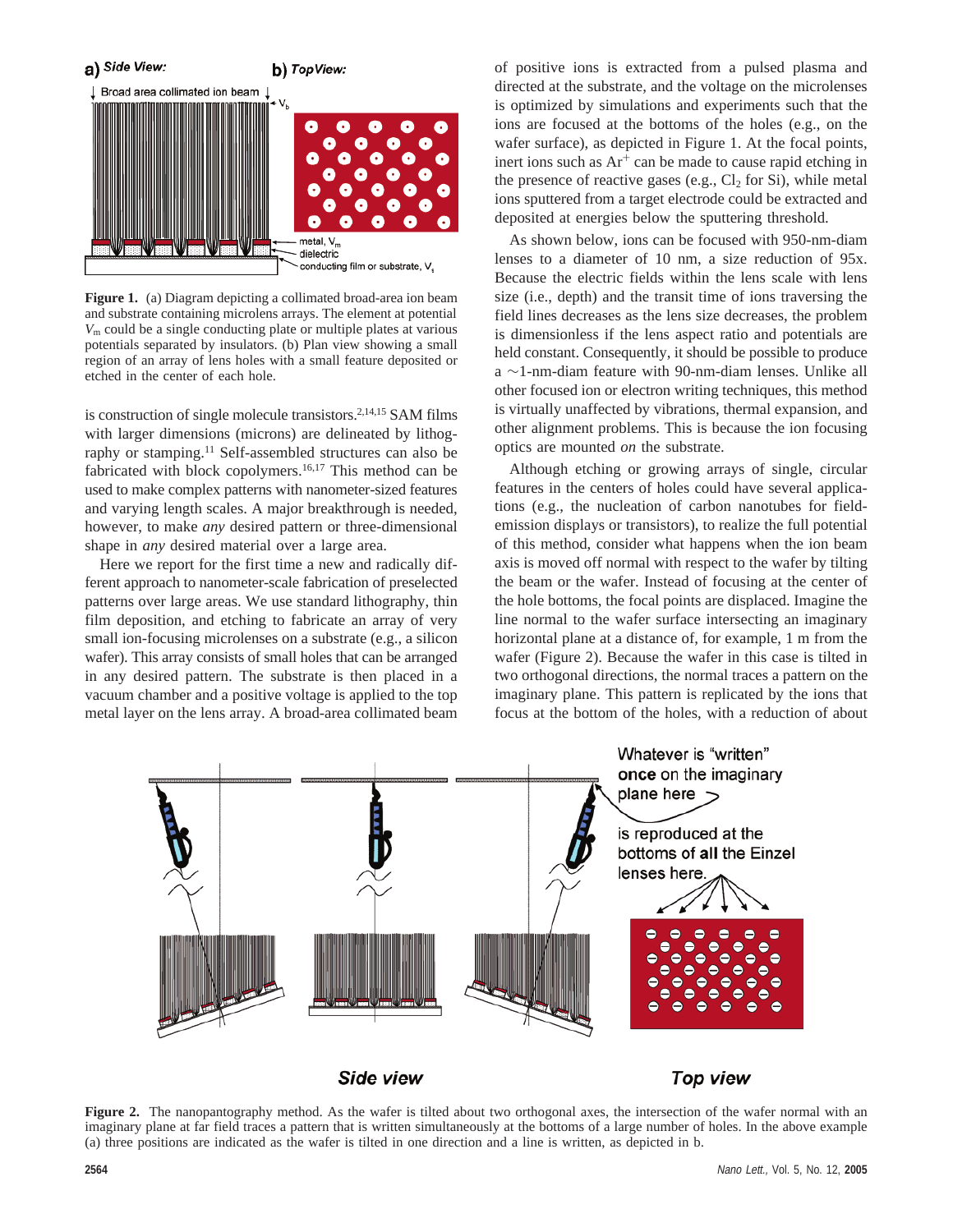

**Figure 3.** (a) Schematic of a single lens. (b) Simulations of relative Ar<sup>+</sup> flux as a function of distance across the bottom of a  $d<sub>m</sub>$  = 1080-nm-diam lens. Ion energy  $E_i = 200 \text{ eV}$ ,  $V_m = 197.2 \text{ V}$ ,  $V_s = 100 \text{ V}$ ,  $l_m = 50 \text{ nm}$ , and  $l_d = 1000 \text{ nm}$ . Ion beam axis is at normal incidence with respect to the substrate surface. (c) As in b but the ion beam axis was tilted by 20 $^{\circ}$ ,  $V_m = 196.7$  V.

109. This is the essence of nanopantography. The "dead" space between lenses is also available for larger scale circuitry, formed by conventional lithographic methods, to address and control discrete nanodevices or nanocircuits inside the holes.

Here we show that nanometer-sized features can be etched into Si with an  $Ar^+$  ion beam, with  $Cl_2$  background gas in the substrate chamber. We also envision this method being used to deposit metals and semiconductors or oxidize silicon (with an  $O_2$ <sup>+</sup> beam and surface charge neutralization). In principle, any preselected arbitrary pattern in a number of layers of materials can be achieved.

The nanopantography apparatus consists of an ion beam source region, an ion "drift" region, and a wafer processing region. A schematic of the apparatus is given in the Supporting Information. The ion source is a 13.56 MHz inductively coupled plasma reactor. The radio frequency (RF) inductive power is delivered through a 3 1/2-in.-diam 2-turn coil that is immersed in the plasma. The coil is fabricated from 1/4-in. o.d. nickel tubing and is water-cooled. The remaining aspects of the plasma reactor and ion beam source are the same as those for the capacitively coupled system described in a previous publication.<sup>18</sup>

Ions are extracted through a grid at the bottom of the plasma chamber. To obtain the best image resolution from the broad-area ion beam, one must minimize the beam divergence angle (∆*φ*) and kinetic energy spread (∆*E*). This is achieved by pulsing the plasma on and off with a frequency of 5 kHz and a 50% duty cycle. During the power off fraction of the cycle, the plasma fields, RF plasma potential, and electron temperature quickly relax (within several *µ*s), while the plasma density drops only moderately.19,20 After plasma relaxation, a positive, constant (DC) voltage is applied to a 4.4-in.-diam 0.3-in.-high ring electrode that surrounds the intense plasma region. The plasma potential shifts to this applied voltage. The ion beam energy, which is the difference between the plasma potential and the grounded grid potential, can thus be controlled precisely.18

The sample is exposed to the ion beam in a separate chamber that is 30 in. downstream from the extraction grid of the plasma source. A drift region is needed in between to reduce the gas number density, such that only a small fraction of the ions collide with the background gas. Two stages of differential pumping are used in the chambers that separate the plasma source from the substrate.

The ability to focus ions into the bottoms of cylindrical holes from parallel "beamlets" of a collimated broad-area ion beam is central to nanopantography. The beamlets are comprised of the ions that enter the tops of the holes. Each hole is a microlens, similar to electrostatic lenses in, for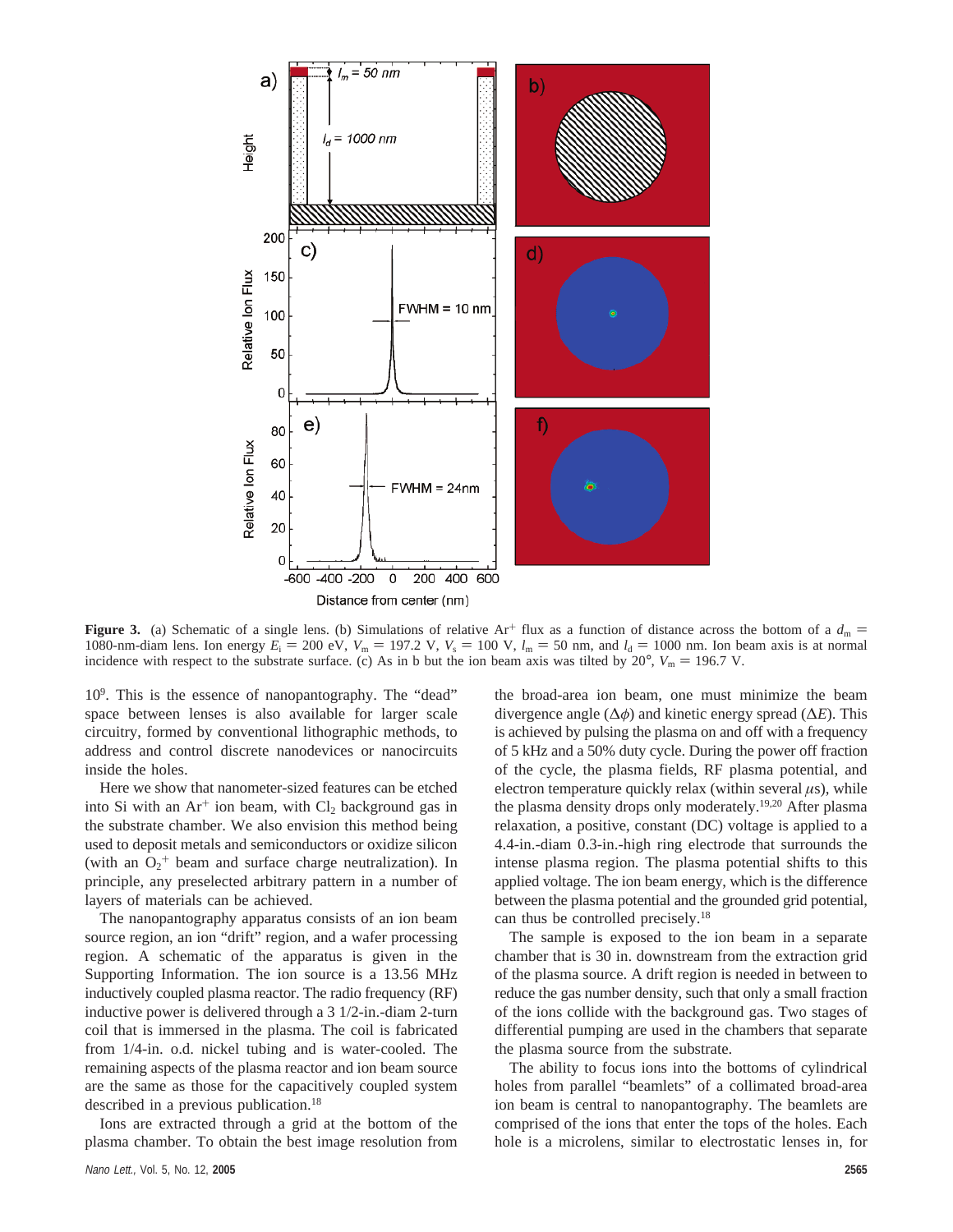example, focused ion beams or mass spectrometers, except for their small size. Unlike conventional ion projection lithography, there is no crossover point anywhere in the beam where a very high ion density creates a large enough space charge that distorts the beam. $21$  In our case, each lens contains on average only  $\sim 10^{-5}$  ions. Therefore, the probability of two ions occupying a lens at the same time and repelling each other is extremely remote. In addition, because the lenses are on the wafer, there is no need for the critical alignment and vibration control that is required for the alternative approach of projection of multiple focused ion beams onto a scanned substrate.<sup>22</sup>

The single element lens depicted in Figure 1 is the simplest form. Ions with a kinetic energy *E*<sup>i</sup> pass through the grounded grid as they exit the source plasma and travel a total distance, *l*, where they encounter a metal electrode at a potential  $V_m$ , with a thickness  $l_m$  and having a through-hole of diameter *d*m. Ions with proper trajectories to pass through this hole then pass through a hole with a diameter  $d_d$  in a dielectric material of thickness  $l_d$ . Here we make  $d_d > d_m$  (see the Supporting Information) to eliminate the possibility of charging due to ions that may strike the sidewall.

The ions are deflected by the spatially varying potentials, and with the proper conditions come to a focus at the bottom of the hole (e.g., on the substrate surface). To obtain the best focus, we performed ion trajectory simulations to optimize the focal characteristics of the lens. As an example for comparison with one of the experiments below, we simulated a lens (Figure 3a and b) with  $l_m = 50$ -nm-thick metal resting on top of  $l_d$  = 1000-nm-thick insulator (silicon dioxide) on a silicon substrate. The hole diameter was  $d_m =$  $d_d$  = 950 nm. The potential of the metal,  $V_m$ , was the control variable, while the substrate was at the reference potential (*V*s, taken here to be 100 V). The volumetric charge density in the region around a single lens is negligibly small. Thus, the 2D Laplace equation was used to determine the potential and electric field profiles in the domain. A uniform flux of ions was launched at the entrance plane with the measured ion energy distribution. Using the electric field profile, the 3D trajectory of each ion was computed by integrating Newton's equation of motion with a leap-frog method. Integration continued until ions struck a surface.

Figure 3c and d shows the ion flux distribution along the radius at the bottom of the 1080-nm-diam hole when the ion beam axis is normal to the substrate surface. Very sharp focusing of the ion flux is predicted; the full width at halfmaximum (fwhm) is 10 nm, that is, a reduction factor of 100x, compared to the hole diameter. In Figure 3e and f the ion beam axis is at an angle of  $\phi = 20^{\circ}$  with respect to the surface normal (see Figure 2). The focal point is displaced by 167 nm. In this manner, any desired pattern may be "written" by tilting the wafer and rastering the beam over the bottom of the hole, as depicted in Figure 2. The feature width broadens somewhat with tilt angle (fwhm  $= 24$  nm at  $\phi = 20^{\circ}$ ) with this nonoptimized single-stage lens structure.

Samples were exposed to a 200 or 100 eV  $Ar^+$  and a  $Cl_2$ effusive beam with an estimated  $Cl_2/Ar^+$  flux ratio of 200: 1. Under these conditions, Si will etch at a rate of 1.3 Si





**Figure 4.** Scanning electron micrographs of patterns etched into Si with a stencil mask lens array.  $d_m = 75$ - $\mu$ m-diam lens.  $E_i = 200$ eV,  $V_m = 188.9$  V,  $V_s = 0$  V,  $l_m = 50 \mu m$ , and  $l_d = 100 \mu m$ . The stencil mask and dielectric layer have been removed. The etched hole depth is  $1 \mu m$ .

atoms per Ar<sup>+</sup> at  $E = 200 \text{ eV}^{23}$  and 0.7 Si atoms per Ar<sup>+</sup> at  $E = 100 \text{ eV}^{24}$  The sputtering rate in the absence of Cl<sub>2</sub> is much slower (0.3 and 0.1 Si atoms per  $Ar^+$  at  $E = 200$  and 100 eV, respectively).<sup>24</sup> Spontaneous etching of Si by  $Cl_2$  is very slow at room temperature; hence, etching occurs only at the focal points of the Ar<sup>+</sup> beamlets. Etched samples were examined by high-resolution top-down scanning electron microscopy (SEM) and atomic force microscopy.

First, a proof-of-principle experiment was carried out using a metal foil with a closely spaced pattern of 75-*µ*m-diam holes. Figure 4a is an SEM of a small portion of the pattern formed after etching and removal of the foil and spacer. Faint outlines of the lenses are visible as well as features inside each lens. (The lens outline is from a subtle transformation of the Si surface, induced by fast neutral species, the  $Cl<sub>2</sub>$ gas, and/or ultraviolet light from the plasma.) Figure 4b more clearly shows the outline of a single lens and the feature etched by the focused ion beamlet. The sixfold "star pattern", although indicating some distortion (perhaps from radial asymmetry induced by the hexagonal array), is nonetheless very shallow relative to the deep depression at the center. Figure 4c shows this region greatly expanded. The etched hole diameter measured with the SEM is  $1.3 \mu m$ , resulting in a reduction factor of ∼60x, compared to the 75-*µ*m lens diameter. AFM scans indicate that the holes are  $1 \mu m$  deep, with a diameter of ∼2.8 *µ*m near the top and a width (fwhm) of 1.2 *µ*m.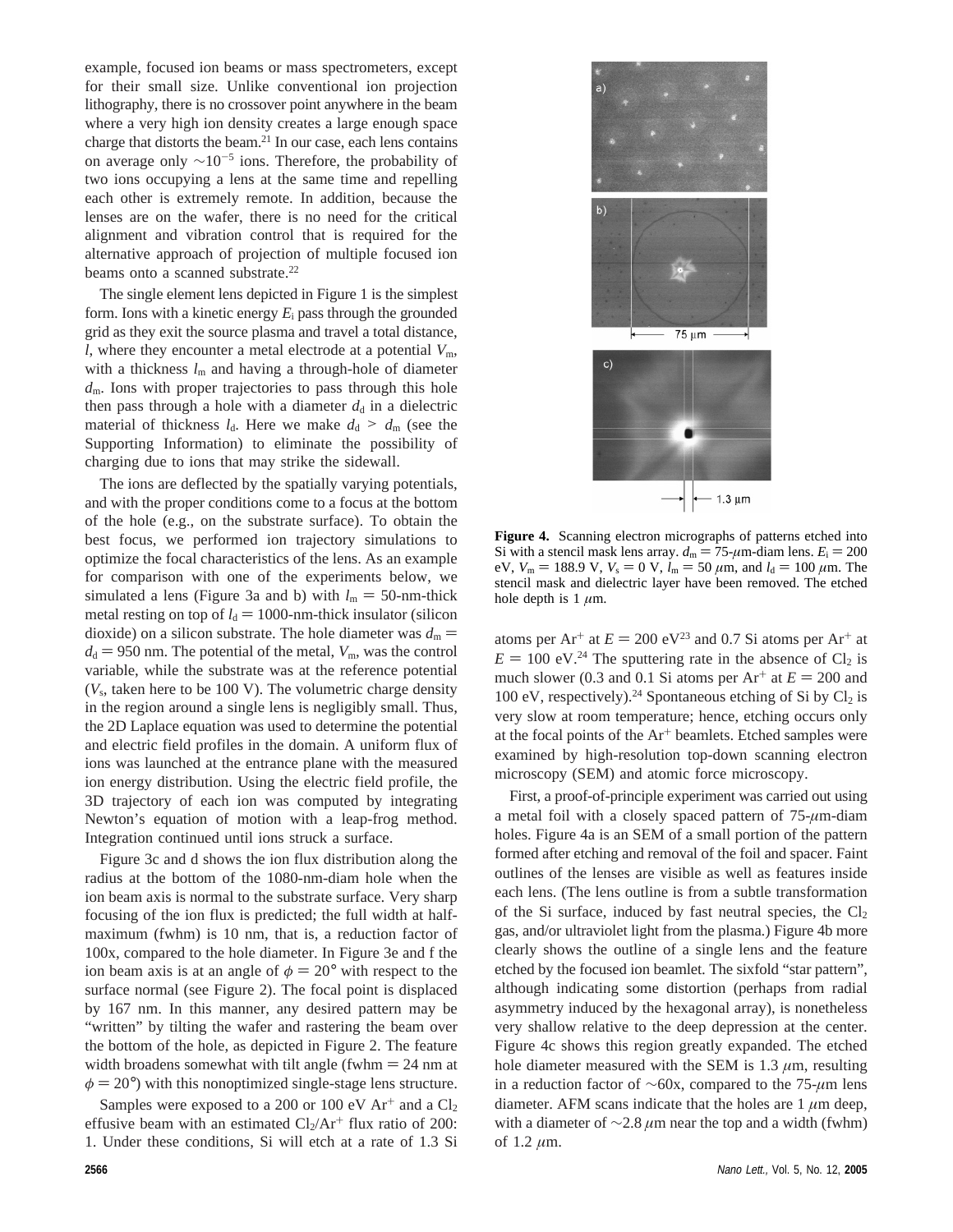

**Figure 5.** Scanning electron micrographs of patterns etched into Si with a Cr/SiO<sub>2</sub>/Si lithographically defined lens array.  $d_m = 950$ nm-diam lens.  $E_i = 200$  eV,  $V_m = 196$  V (normal incidence ion beam) or 195 V (20 $^{\circ}$  off normal ion beam),  $V_s = 100$  V,  $l_m = 50$ nm, and  $l_d$  = 1000 nm. The off-axis hole, shown magnified in b and c, was etched with an angle between the ion beam and wafer surface normal of ∼20°. The on-axis hole, visible near the center in b and in the lower right corner in c, was etched with a beam at near normal incidence. Cr and  $SiO<sub>2</sub>$  are in place.

Next, a lithographically defined  $Cr/SiO<sub>2</sub>/Si$  lens array with  $700-1100$ -nm-diam holes was exposed to the same conditions as above. A small portion of the array, a single lens, and two etched holes at the bottom of the lens are shown in Figure  $5a-c$ . The larger (20-nm-diam) of f-axis hole corresponds to an estimated angle between the ion beam and the wafer normal of ∼20°. The 10-nm-diam on-axis hole corresponds to a separate experiment with near normal incidence of the beam. (Transverse electric fields in the drift region in the present system deflect the beam off normal and make it difficult to determine the precise angle.) The minimum spot size was quite sensitive to changes  $(\pm 2 \text{ V})$ in  $V_m$  and to lens diameter. At the optimum voltage for a 950-nm-diam lens (196 V, with a Si substrate potential of 100 V), the beamlets focus at the center and etch holes with diameters as small as 10 nm, resulting in a size reduction factor of 95x. Given the high degree of "waviness" at the edge of the Cr openings (because of the imprecise wet etching of the Cr layer), this tight focus is quite remarkable. The SEM image is in excellent agreement with the size and shape of the on-axis as well as off-axis holes predicted from the simulations (Figure 3). We were not able to probe into these very small holes by an AFM. However, on the basis of preliminary transmission electron microscopy (TEM) measurements, we estimate that thse features are at least 110 nm deep.

In conclusion, we have shown that a collimated broadarea ion beam can be simultaneously focused by an array of 950-nm-diam holes (fabricated on a wafer by standard lithography) to produce focused ion beamlets as small as 10 nm in diameter that can be rastered across the bottoms of the holes and thus create massively parallel nanostructures.

We have demonstrated this concept by etching holes into Si with  $Ar^+$  beamlets in the presence of  $Cl_2$  gas. This nanopantography process presents a viable method for overcoming one of the main obstacles in practical nanoscale manufacturing: rapid, repetitive fabrication of nanostructures of virtually any desired pattern over large areas. The possibility to etch and deposit materials, the natural self-alignment of the process, and the immunity from vibrations affords the possibility to fabricate nanostructures with novel physics and chemistry on the nanoscale, such as quantum dots, carbon nanotube arrays, and nanostructured catalysts.

Sharp ion focusing is obtained even with the simplest possible design of lens. Although experiments so far have shown a size reduction factor of  $60-95x$ , simulations predict reduction factors of more than 100x even for these single element lenses. Hence, it should be possible to produce ∼1 nm features using a 100-nm-diam lens. The use of multiple element lenses should result in even better focusing and higher reduction factors. The fact that the reduction factor is independent of lens size indicates that, regardless of the achievable resolution of current lithography, nanopantography can improve this resolution by a factor of up to 100.

**Acknowledgment.** This research was supported by the National Science Foundation (NSF-NIRT-0303790). We thank Alain Diebold and Hugo Celio for TEM measurements.

**Supporting Information Available:** Additional materials and methods. This material is available free of charge via the Internet at http://pubs.acs.org.

## **References**

- (1) Ieong, M.; Doris, B.; Kedzierski, J.; Rim, K.; Yang, M. *Science* **2004**, *306*, 2057.
- (2) Flood, A. H.; Stoddart, J. F.; Steuerman, D. W.; Heath, J. R. *Science* **2004**, *306*, 2055.
- (3) Tans, S.; Verschueren, A.; Dekker, C. *Nature* **1999**, *393*, 49.
- (4) Martel, R.; Schmidt, T.; Shea, H. R.; Hertel, T.; Avouris, P. *Appl. Phys. Lett.* **1998**, *73*, 2447.
- (5) Keren, K.; Rotem, S.; Buchstab, E.; Sivan, U.; Braun, E. *Science* **2003**, *302*, 1380.
- (6) Hopkins, D. S.; Pekker, D.; Goldbart, P. M.; Bezryadin, A. *Science* **2005**, *308*, 1762.
- (7) Rastelli, A.; Stufler, S.; Schliwa, A.; Songmuang, R.; Manzano, C.; Costantini, G.; Kern, K.; Zrenner, A.; Bimberg, D.; Schmidt, O. G. *Phys. Re*V*. Lett.* **<sup>2004</sup>**, *<sup>92</sup>*, 166104.
- (8) Wang, K. L.; Liu, J. L.; Jin, G. *J. Cryst. Growth* **2002**, *237*, 1892.
- (9) Kummamuru, R. K.; Timler, J.; Toth, G.; Lent, C. S.; Ramasubramaniam, R.; Orlov, A. O.; Bernstein, G. H.; Snider, G. L. *Appl. Phys. Lett.* **2002**, *81*, 1332.
- (10) Whitesides, G. M.; Laibinis, P. E. *Langmuir* **1990**, *6*, 87.
- (11) Wilbur, J. L.; Whitesides, G. M. In *Nanotechnology*; Timp, G., Ed.; Springer-Verlag: New York, 1999; pp 331-369.
- (12) Gai, Z.; Wu, B.; Pierce, J. P.; Farnan, G. A.; Shu, D. J.; Wang, M.; Zhang, Z. Y.; Shen, J. *Phy. Re*V*. Lett.* **<sup>2002</sup>**, *<sup>89</sup>*, 235502.
- (13) Lu, W.; Salac, D. *Phys. Re*V*. Lett.* **<sup>2005</sup>**, *<sup>94</sup>*, 146103.
- (14) Reed, M. A. *Proc. IEEE* **1999**, *87*, 652.
- (15) Liang, W. J.; Shores, M. P.; Bochrath, M.; Long, J. R.; Park, H. *Nature* **2002**, *417*, 725.
- (16) Stoykovich, M. P.; Muller, M.; Kim, S. O.; Solak, H. H.; Edwards, E. W.; Pablo, J. J. d.; Nealey, P. F. *Science* **2005**, *308*, 1442.
- (17) Leiston-Belanger, J. M.; Russell, T. P.; Drockenmuller, E.; Hawker, C. J. *Macromolecules* **2005**, *38*, 7676.
- (18) Xu, L.; Economou, D. J.; Donnelly, V. M.; Ruchhoeft, P. *Appl. Phys. Lett.* **2005**, *87*, 041502.
- (19) Malyshev, M. V.; Donnelly, V. M.; Colonell, J. I.; Samukawa, S. *J. Appl. Phys.* **1999**, *86*, 4813.